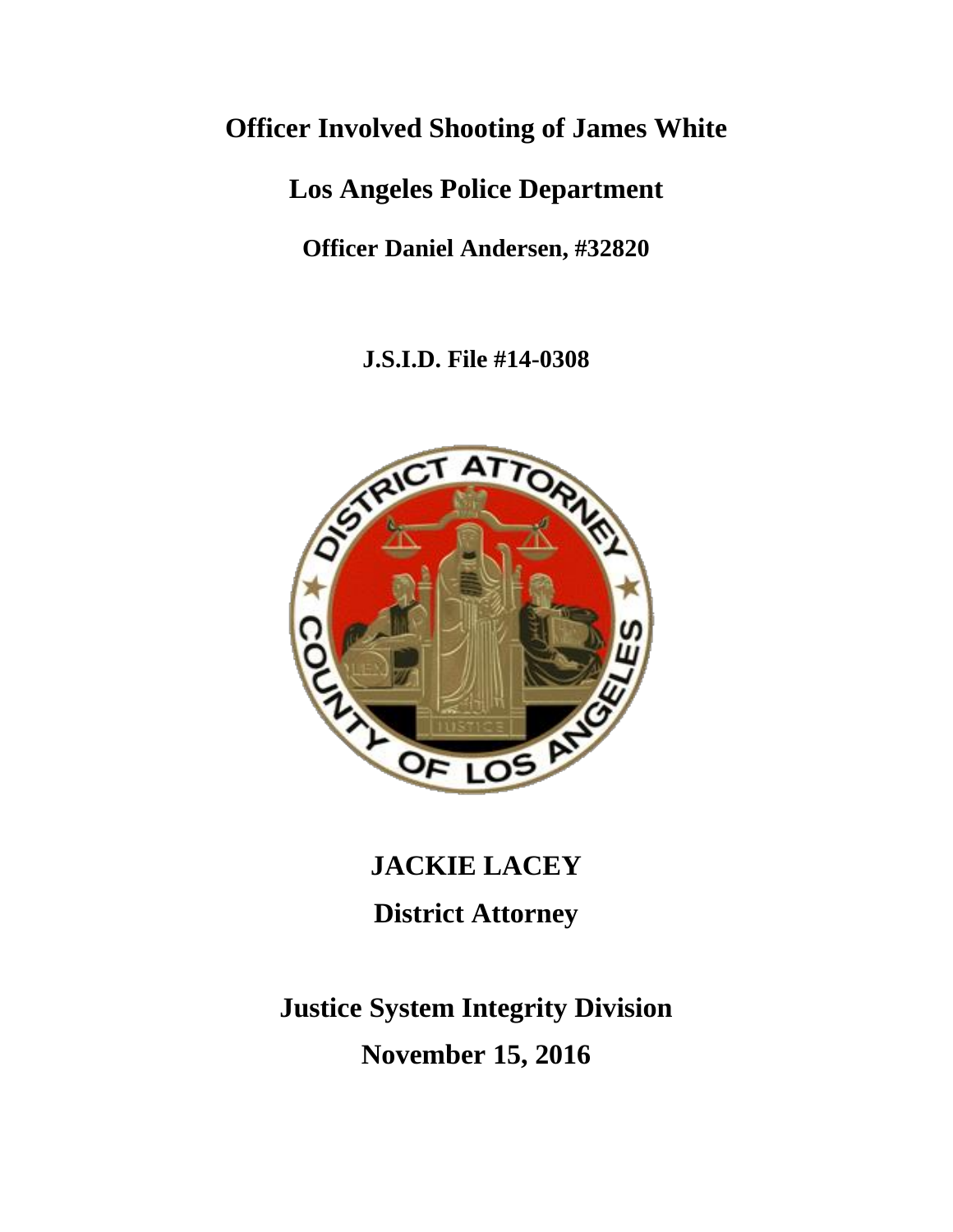#### **MEMORANDUM**

| TO:             | <b>COMMANDER ROBERT A. LOPEZ</b><br>Los Angeles Police Department |  |  |
|-----------------|-------------------------------------------------------------------|--|--|
|                 |                                                                   |  |  |
|                 | Force Investigation Division                                      |  |  |
|                 | 100 West First Street, Suite 431                                  |  |  |
|                 | Los Angeles, California 90012                                     |  |  |
| FROM:           | JUSTICE SYSTEM INTEGRITY DIVISION                                 |  |  |
|                 | Los Angeles County District Attorney's Office                     |  |  |
| <b>SUBJECT:</b> | <b>Officer Involved Shooting of James White</b>                   |  |  |
|                 | J.S.I.D. File #14-0308                                            |  |  |
|                 | F.I.D. File #F024-14                                              |  |  |
| DATE:           | November 15, 2016                                                 |  |  |

The Justice System Integrity Division of the Los Angeles County District Attorney's Office has completed its review of the May 12, 2014, fatal shooting of James White. We have concluded that Los Angeles Police Department (LAPD) Officer Daniel Andersen acted lawfully in selfdefense and in defense of others.

The District Attorney's Command Center was notified of the shooting on May 12, 2014 at 2:20 a.m. The District Attorney Response Team responded to the scene and was given a briefing of the circumstances of the shooting and a walk-through of the scene.

The following analysis is based on reports, recordings and videos submitted by LAPD Force Investigation Detectives John Roeda and Julie Fielder. The compelled statement of Officer Andersen was considered for this analysis.

### **Facts**

### **Universal CityWalk**

This incident and the events that preceded it occurred at the CityWalk portion of Universal Studios, a multi-acre entertainment complex including restaurants, retail stores and a theme park. The majority of Universal Studios is built on unincorporated county land and falls within the jurisdiction of the Los Angeles Sheriff's Department (LASD). CityWalk is a wide pedestrian walkway that runs from east to west and serves as a passageway from the western parking lots into Universal Studios. The westernmost portion of CityWalk, including the Saddle Ranch restaurant, falls within the City of Los Angeles.

The western section of CityWalk, in which the incident occurred, is lined on both sides with restaurants and retail stores, most of which were closed at the time of the incident. As CityWalk progresses toward the east, it widens into the Fountain Court, a circular area ringed with two levels of restaurants, nightclubs and retail outlets. An escalator in the southern section of the Fountain Court conveys patrons from the first to the second level. A fountain is located on the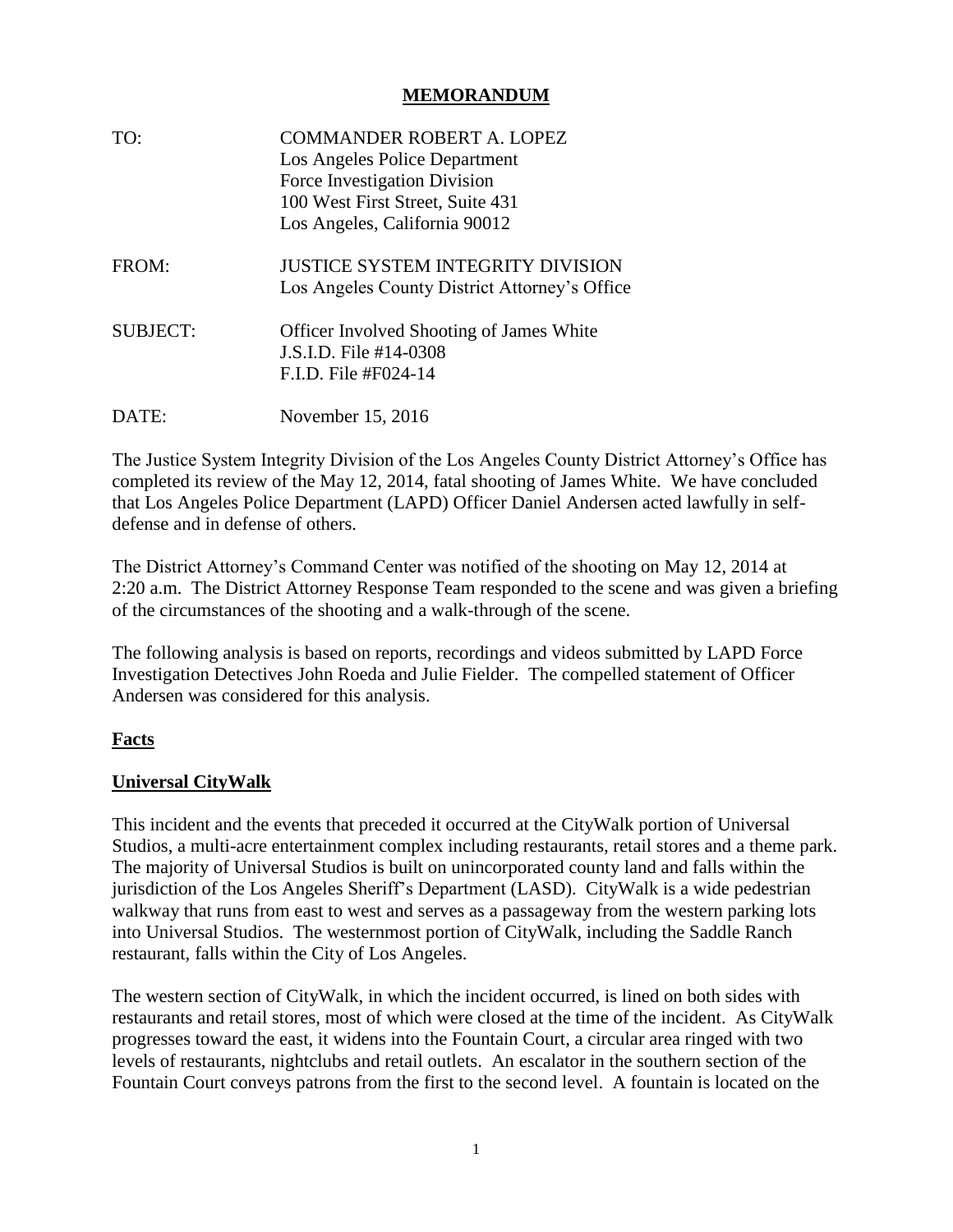ground level opposite the escalator. The front door of the Infusion Lounge night club is at the top of the escalator, although the club occupies both levels.

There are security cameras throughout CityWalk. The cameras above the door of the Infusion Lounge and over pedestrian passageways and the parking areas are close enough to pedestrians to capture their general appearances and outfits but not the details of their faces. The cameras over CityWalk and the Fountain Court capture indistinct silhouettes of figures without adequate detail to confidently identify individuals. No footage was provided from inside the Infusion Lounge, nor was any provided showing the actual incident in a level of detail that invites analysis. LAPD provided 41 video clips taken by security cameras positioned throughout CityWalk. James White is identifiable because of his outfit, which consisted of a dark hat with an indian logo, worn backwards, a pale gray sweatshirt with a Michael Jordan design, dark pants and white sneakers. White's movements are captured at various locations in and around CityWalk before the incident. A video clip shows White arriving at a Universal Studios parking lot in a vehicle at 10:35 p.m. on May 11, 2014, and conferring with associates. At 11:12 p.m., White and his associates are shown entering the Infusion Lounge.

#### **Events Preceding the Incident**

In the hours before the incident, the Infusion Lounge hosted a party featuring entertainer YG. A large crowd of rival gang members attended the performance. A fight broke out inside the club, involving many or all of the patrons during which at least one person brandished a firearm. Throughout the fight and afterwards, patrons fled the club and many of them rode the escalator down to the Fountain Court.

At approximately 1:00 a.m., deputy sheriffs assigned to the Universal CityWalk substation responded to the area of the Infusion Lounge and positioned themselves at the base of the escalator. Fleeing patrons riding down the escalators told deputies that someone inside the club had a firearm. Additional deputies responded to the club. A group of approximately five deputies entered the club and found almost everyone inside fighting. Deputies deployed Oleo Capsicum (pepper spray) to drive the combatants out of the club. Additional patrons exited and many of them gathered at the Fountain Court. During that time period, a video clip taken at 1:12 a.m. shows White back in the parking lot taking an item from an associate. The associate who provided the item had just spent 15 seconds inside the car that he (the associate) had previously parked. At 1:15 a.m., a video clip from a passageway near the Infusion Lounge shows White running with a handgun in his hand. At 1:17 a.m. White is seen at the front door of the Infusion Lounge with some associates.

White was among the substantial group from the Infusion Lounge who gathered on the Fountain Court before shots were fired in that area.<sup>1</sup> A fight broke out among the people who had relocated to the Fountain Court. Three or four gunshots were heard by both civilians and deputies. This caused the crowd to scatter and many walked or ran westbound on CityWalk. A

<sup>&</sup>lt;sup>1</sup> LAPD provided a series of video clips of the Fountain Court taken prior to the dispersal of the crowd. No clip clearly shows the fight in the Fountain Court, nor does any clearly show anyone firing a weapon in the Fountain Court. However, clips show White among a series of men who wash their hands and faces with water from the fountain. (It is common for people who have been in the immediate area of gunfire to rinse their hands and other exposed areas of skin in an effort to rid themselves of gunshot residue.)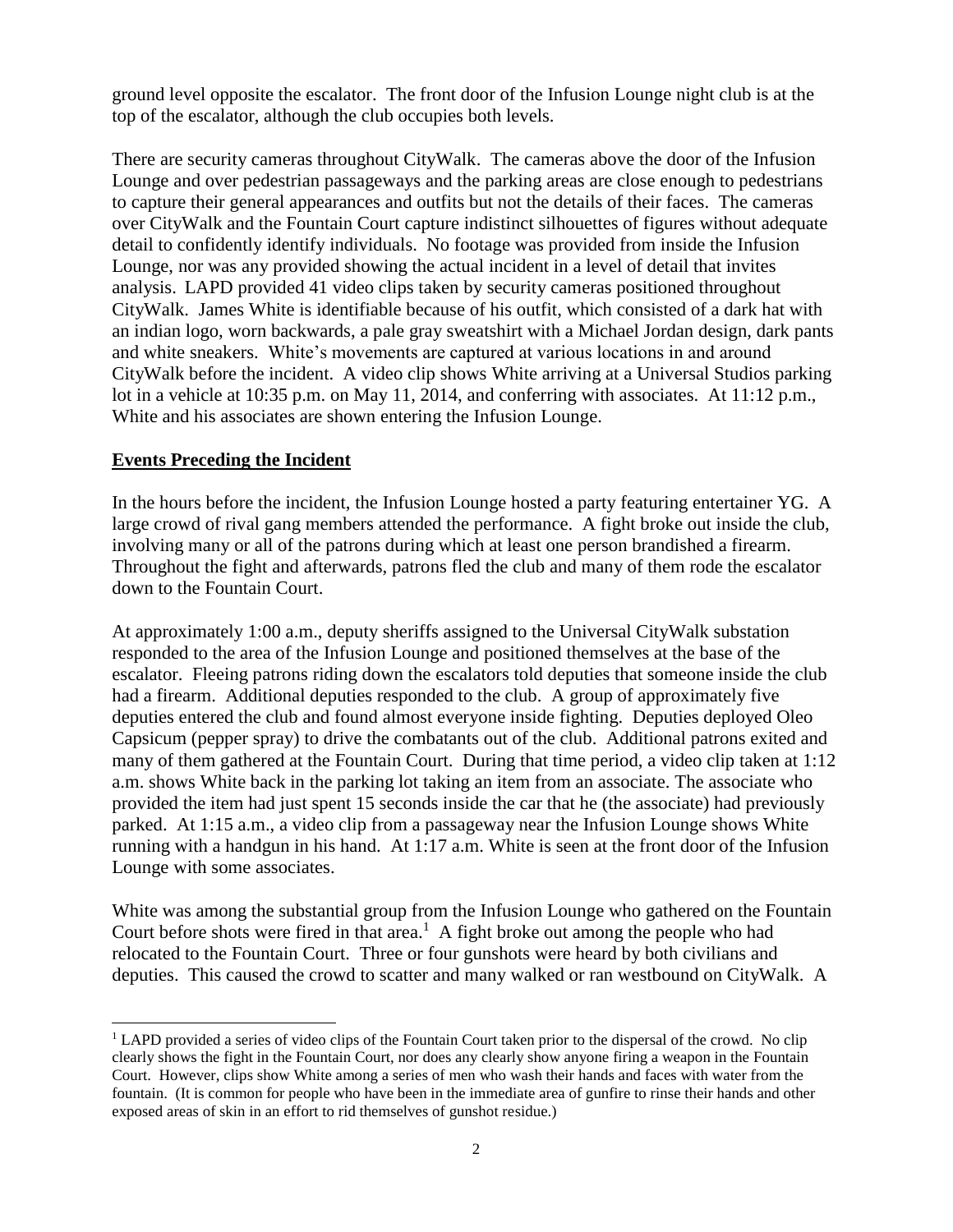video clip taken at 1:22 a.m. shows White among the crowd in the Fountain Court who ran west in an apparent reaction to the gunfire.

Meanwhile, LAPD Officers Andersen and Deweber had heard a radio broadcast about a fight at CityWalk at 1:18 a.m. and responded to the location. Before arriving, they learned that LASD was handling the fight. Other LAPD units had cancelled their responses based upon the belief that the fight was occurring in the jurisdiction of LASD. Andersen and Deweber arrived at CityWalk and parked at the western extreme. They broadcast their arrival at CityWalk at 1:21 a.m. They walked eastbound on CityWalk toward the Fountain Court. Before they reached the Fountain Court, they saw and heard the crowd that was fighting at the base of the escalator. They heard the sound of gunshots coming from the area of the group. Andersen broadcast, "shots fired" at 1:22 a.m.

Andersen saw White running westbound with a companion. White turned back toward the crowd with a shiny revolver in his left hand and began to reposition himself by crouching then rising as though he intended to shoot at the crowd. Andersen believed that White had already fired his firearm. Andersen fired his weapon one time, fatally striking White in the chest. Andersen broadcast, "Officer involved shooting" at 1:23 a.m.

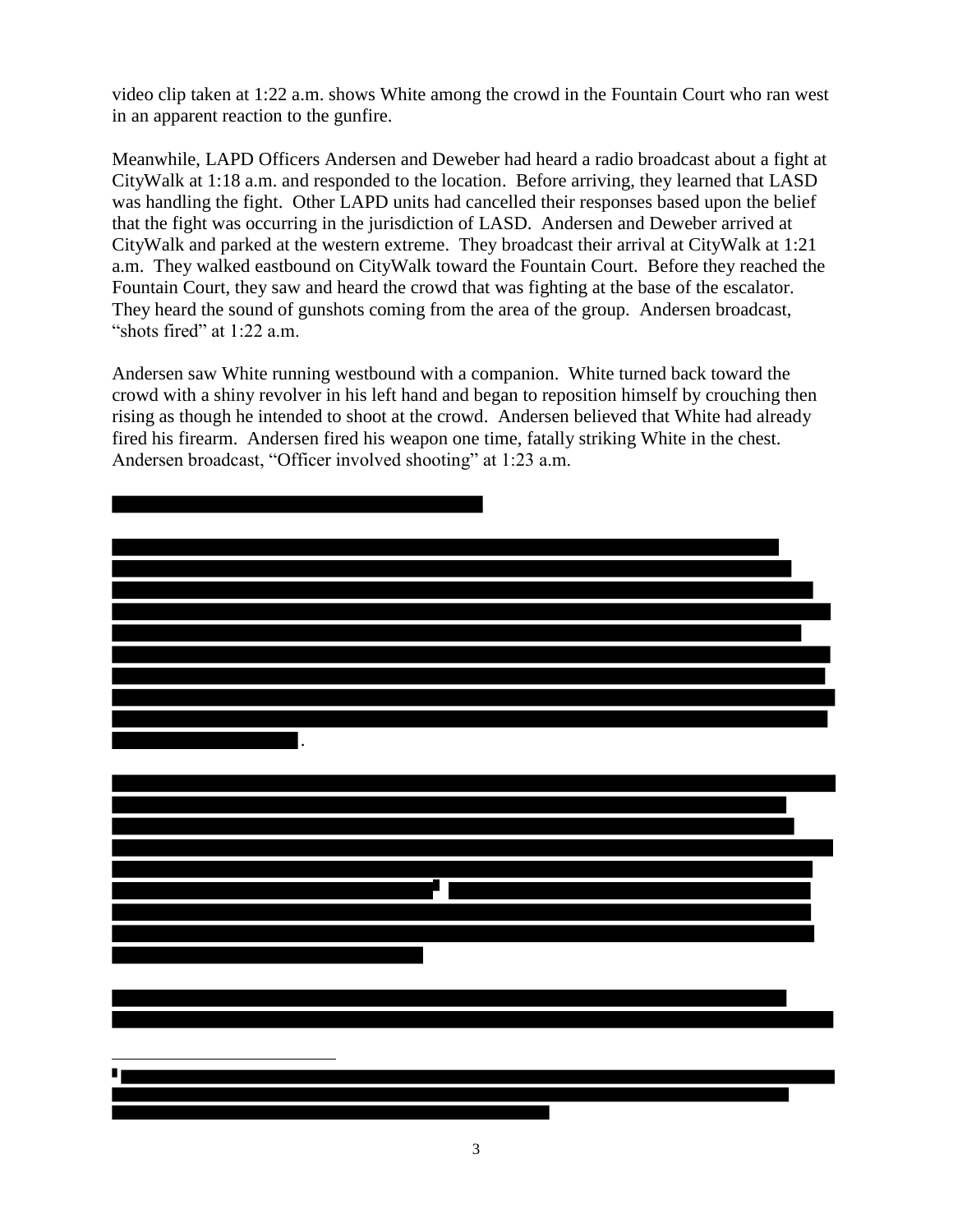<sup>3</sup> A camera mounted high above CityWalk, facing eastbound captured the time frame of the shooting. Small indistinct figures are shown walking calmly around the Fountain Court and on CityWalk. Suddenly, the figures disperse and run. It is not possible to identify White among the figures. 4

.

5

<sup>6</sup> The projectile from Andersen's firearm entered White's chest just above his right nipple and penetrated from right to left and slightly downward. The trajectory is consistent with White's body being slightly bent forward and turned slightly to the right.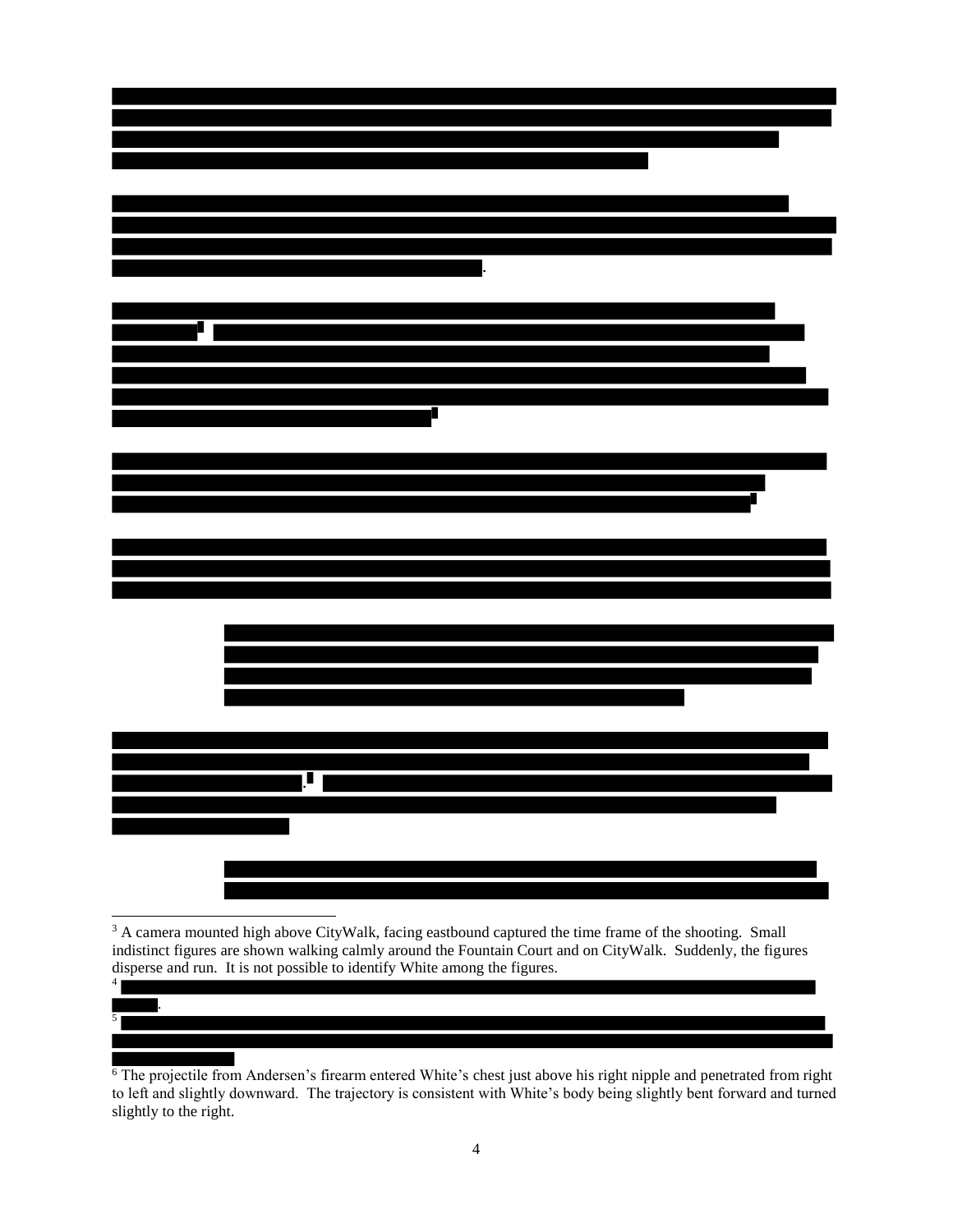

#### **Statement of LAPD Officer David Deweber**

Officer Deweber's vantage point and recollection of events prior to arriving at CityWalk were consistent with those of his partner. Once the officers passed the Saddle Ranch restaurant, Deweber heard a group of people yelling in the area of the Fountain Court. As they neared the group, three men walked toward him and Andersen and warned them that they should call for backup because, "It was about to go down," or similar words. Just as the men passed Deweber, he heard the sound of approximately three gunshots coming from the east. Deweber sought cover southeast of Andersen. When Deweber heard the gunshots he unholstered his firearm, keeping it at a low ready position, pointed in the direction of the sound of gunfire, with his finger on the frame of the gun. Deweber unholstered his weapon after hearing gunshots because he believed someone in the area could be shot and killed or seriously injured by subsequent gunshots.

<sup>7</sup> When deputy sheriffs responded to White's location seconds later, his revolver was resting approximately seven feet west of White's head. Most of the deputies did not see the gun and believed that White was the victim of a still active shooter. When the deputies asked about active suspects, Andersen directed them toward White's fleeing companion, who was heading toward the Saddle Ranch restaurant with many others.

<sup>8</sup> Deputy Sergio Venegas placed handcuffs on White.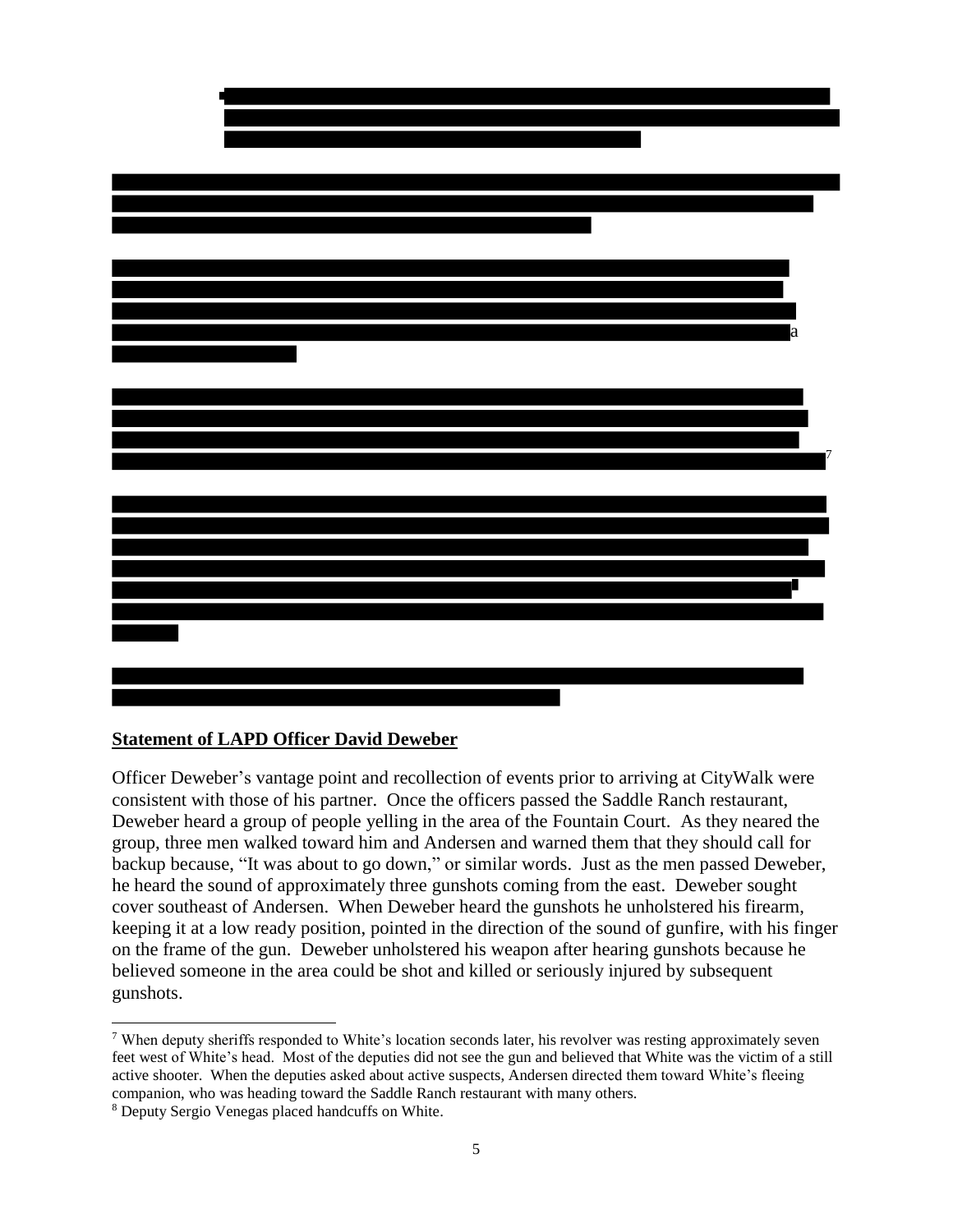Deweber focused on the area from which the sound of gunshots had emanated. Deweber saw White walking westbound, holding something small and shiny in his right hand, which he could not identify with certainty.<sup>9</sup> Deweber was trying to discern what the object was when he heard the gunshot from his partner. White looked in the direction of the officers and appeared to be stunned.<sup>10</sup> Both officers were yelling at him because they could not see his hands and did not know whether he still had the gun.<sup>11</sup> Deweber did not see any object fall from White's hands. Deweber did not recall any commands being given to White, nor did he hear White speak.

Deputy sheriffs came running from the east and handcuffed White. At the direction of Andersen, Deweber went to secure the firearm on the ground. The firearm was approximately five feet southwest of White. After White had been placed in handcuffs, the deputy sheriffs continued running westbound.

#### **Statement of LASD Sergeant Joseph Morien**

Sergeant Joseph Morien was the supervising deputy sheriff at Universal Studios on the night of the incident. At approximately 1:00 a.m., Morien got a call about a large fight at the Infusion Lounge. Morien responded and saw a fight involving a couple hundred people at the night club. Morien was among the deputies who cleared patrons from the club, which took 25 to 30 minutes. As the last patrons exited, Morien heard the sound of three to four shots coming from outside the night club. The gunshots were close together. Morien and other deputies rode down the escalator, and went westbound. Numerous people were running in the same direction, away from the Fountain Court. Morien and the other deputies pursued the group of people traveling westbound because they believed that the main suspect was among that group. Morien passed an LAPD officer who was with White's body. Morien saw a gun approximately two feet from White's body.

### **Statement of Deputy Sheriff Garrett Arakawa**

Garrett Arakawa was among the deputies assigned to Universal CityWalk on the night of the incident. Arakawa and his partner, Sergio Venegas, were working bike patrol. When the fight broke out at the Infusion Lounge, Arakawa was at the base of the escalator. A patron fleeing down the escalator yelled that there was a gun in the club. Arakawa, Venegas and other deputies ran up the escalator and into the night club, where they encountered chaos. Arakawa and the other deputies dispersed the patrons. They were inside the night club for approximately five minutes.

When Arakawa exited the club, while he was still on the second floor landing, he heard a single gunshot followed approximately 30 seconds later by two more gunshots. Arakawa believed the sound of shooting came from the Fountain Court area. Arakawa, along with Deputies Venegas

<sup>&</sup>lt;sup>9</sup> In the video clips in which White is shown with what appears to be a firearm, the firearm is extremely shiny. <sup>10</sup> Deweber described the events in chronological order and indicated that White looked at the officers with a stunned expression after Andersen fired his weapon.

 $11$  At this point in Deweber's narrative, he refers to his being uncertain whether White still had the firearm in his hands. Deweber did not see White's firearm in adequate detail to identify it until after White had been handcuffed and the gun lay near him on the ground.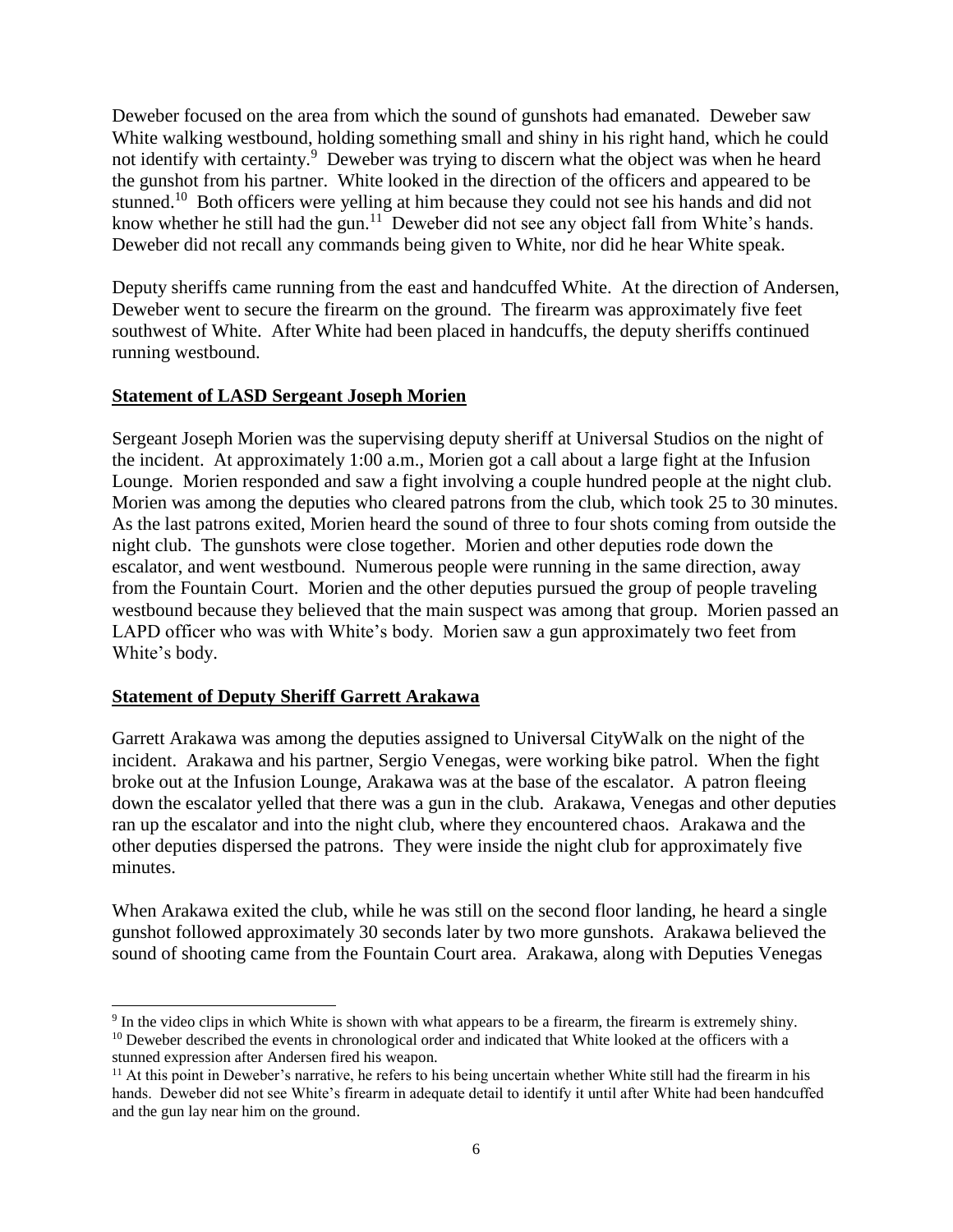and Wax went down the escalator to the Fountain Court. Deputies began to order groups of people to lie on the ground.

Approximately five to ten seconds after the sound of the first gunshot, after he had reached the ground level, Arakawa looked west and saw White on the ground, unmoving, face down. Arakawa saw Andersen and Deweber emerge from the vegetation on the south side of CityWalk. Andersen and Deweber had their firearms drawn and held in the low ready position.

As Arakawa pursued the nightclub patrons surging westbound, he passed White, never getting any closer to him than 15 to 20 feet. Arakawa did not see White's firearm. Venegas stopped and handcuffed White.

Arakawa and Venegas joined other deputies and went to the Saddle Ranch restaurant, from which they cleared the remaining patrons.

### **Statement of Deputy Sheriff Sergio Venegas**

After the fight began in the Infusion Lounge, Venegas was among the deputies positioned at the base of the escalator.<sup>12</sup> A group of three men told Arakawa that a man in the club had a firearm. The men kept running. Venegas was among the group of deputies that entered the club and broke up the fight. They were unable to find a firearm inside the club. After Venegas exited the club, he heard three gunshots from the area of the Fountain Court. People began to run westbound toward the Saddle Ranch. Witnesses in the Fountain Court area told him the shooter had gone westbound. Venegas looked west down CityWalk and saw White face down on the ground. He also saw Andersen and Deweber, each of whom had his gun drawn and pointed at White. Venegas approached them and followed Andersen's directive to handcuff White.

When the deputies asked Andersen and Deweber whether there was an active shooter, they formed the impression that the assailant who had shot White was heading west. Venegas, along with other deputies patted down and proned out the civilians they encountered as they proceeded westbound. Venegas did not see the firearm near White's body.

## **Civilian Witnesses**

Numerous civilian witnesses were interviewed about the incident and the events that preceded it. However, very few of them witnessed the actual incident.

## **Statement of E G**

l

E G was a very close friend of James White and, like White, is a member of the Long Beach Insane Crips. G was in the Infusion Lounge when arguing and a fight broke out. A man who had come with White, got "jumped" at the party and six guys kicked him on the floor of the club. Security guards sprayed the inside of the club with mace.  $G$  exited the club, hoping to meet with the friends with whom he had come. As he rode down the escalator, the same people who had jumped White's friend shot about three times.  $G_{\text{max}}$  ran, as did others.

<sup>&</sup>lt;sup>12</sup> Venegas was wearing a bicycle uniform comprising shorts, a polo shirt and jacket.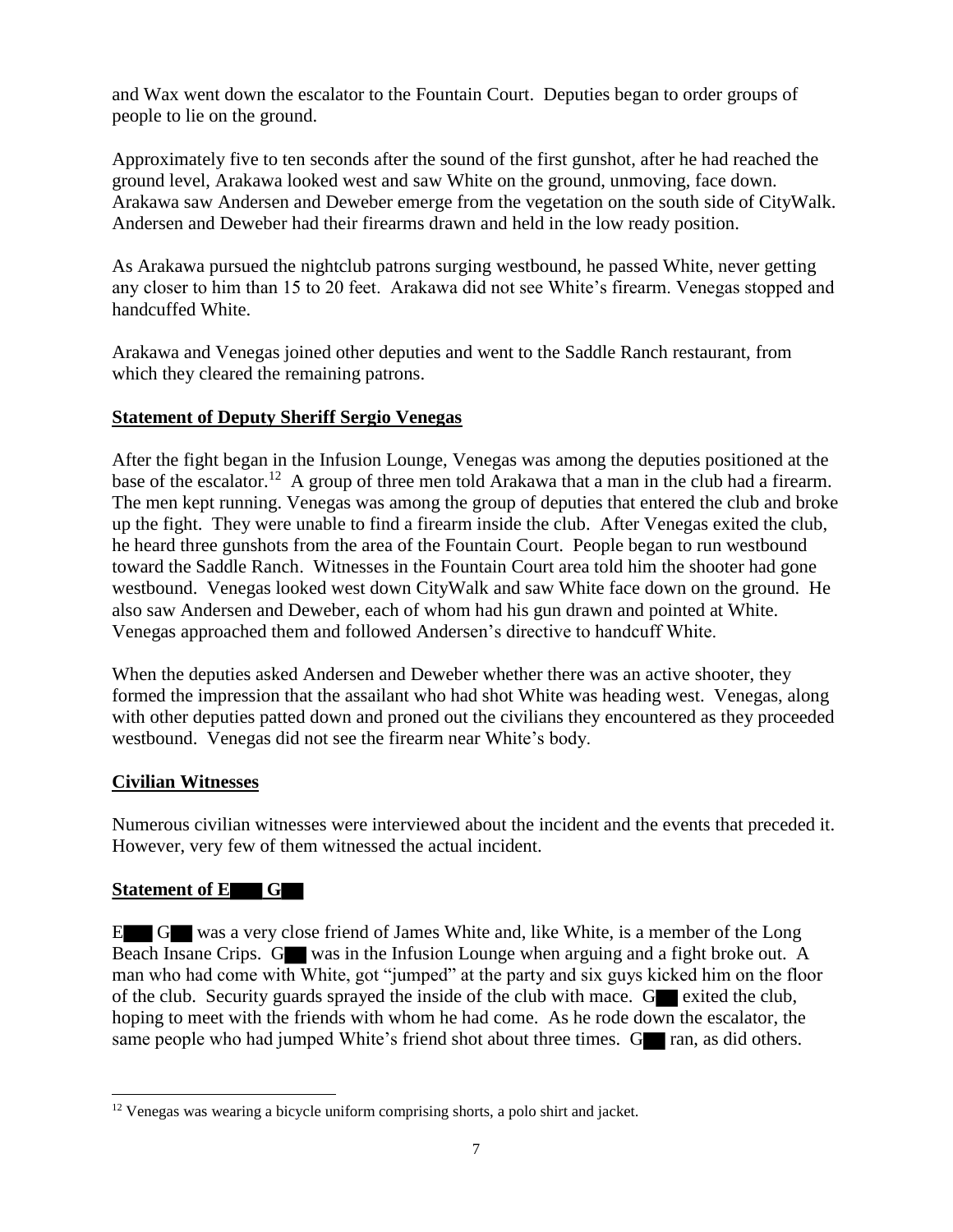G did not see White again until White was in front of him, running. White got shot and fell to the ground. Prior to White being shot, G never saw a gun in his hands.

G saw a bald white officer with a handgun in his hand which he fired at White. (Both Officers Andersen and Deweber had shaved heads on the night of the incident.) G heard the gunshot, fell near White at approximately the same time and lay on the ground near him. G did not specify why he fell to the ground. The officer who did not shoot was to the right of the officer who shot.

When White hit the ground, the gun slid across the ground, away from White's left side. Goff conceded that it was possible the gun had come from White and that there was no other place from which the gun could have come.

### **Evidence**

### **Ballistic Evidence**

A .38 caliber chrome Smith and Wesson revolver was recovered approximately seven feet west of White's body on the pavement of Universal CityWalk. The cylinder of the revolver contained a single cartridge casing, which was tested and found to have been fired from that firearm. A partial DNA profile was obtained from a swab taken from the .38 revolver. That sample was compared to a reference sample of DNA extracted from James White and was found to contain the same DNA profile.<sup>13</sup>

No fingerprints of comparison value were found on the .38 caliber revolver.

LASD recovered a single .380 cartridge casing from the Fountain Court, which was retained by LASD and submitted to the National Integrated Ballistics Information Network (NIBIN) for comparison to other recovered cartridge casings. No matches were found.

At the time of the incident, Officer Andersen had a department authorized .45 caliber Smith and Wesson semi-automatic pistol. A round count indicated that it was fired one time during the incident. A single projectile recovered from White's chest was tested and found to have been fired from Andersen's pistol.

### **Coroner's Findings**

On May 14, 2014, Los Angeles County Medical Examiner Dr. Ajay Panchal performed an autopsy on White and concluded that White's death was caused by a single gunshot wound to the chest, right to left, front to back and downward.

<sup>&</sup>lt;sup>13</sup> The DNA profile common to White's sample and the swab taken from the .38 occurs in 1 in 4 quadrillion unrelated individuals.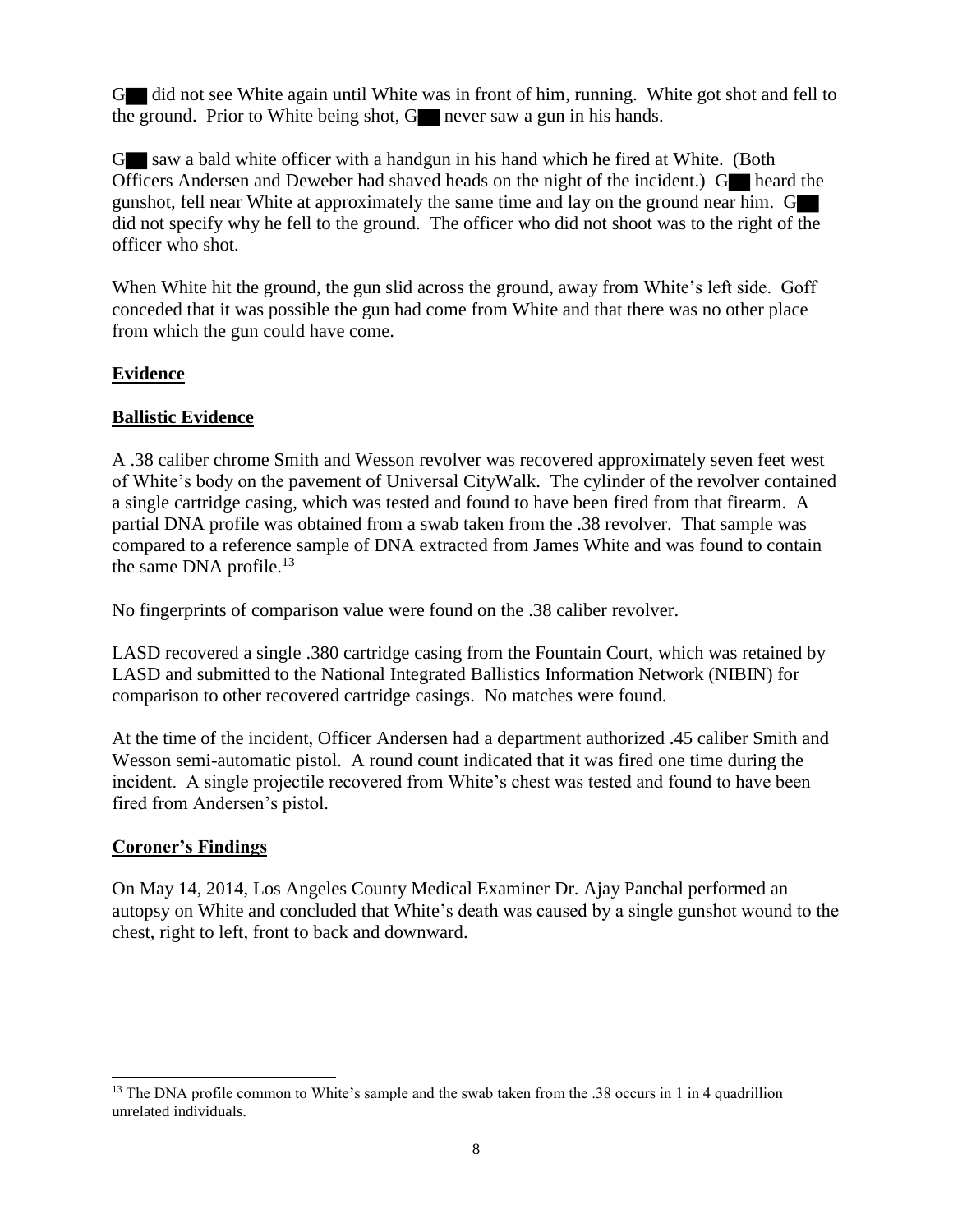### **LEGAL ANALYSIS**

When Officers Andersen and Deweber responded to Universal CityWalk, they only knew that there was a fight at the location. Other LAPD units had cancelled their responses and Andersen and Deweber were not in direct contact with the deputy sheriffs whom they knew to police the greater part of CityWalk. Effectively, Andersen and Deweber were alone. Beyond the Saddle Ranch restaurant, neither officer appeared to have great familiarity with the layout of CityWalk. The size and layout of CityWalk allow for a substantial number of potential assailants to be concealed.

As the officers came within view of the Fountain Court, they saw a large group arguing and fighting. When they heard the sound of gunshots emanating from the fight, they had no way to know how many potential shooters there may be, nor how many intended targets. When the officers took "cover" they had no genuine long term protection from assailants. They were merely hidden temporarily from view.



At the moment he was fatally shot, White presented an apparent, present, and immediate threat that needed to be dealt with instantly.

"The killing of another person in self-defense is justifiable and not unlawful when the person who does the killing actually and reasonably believes:

1. That there is imminent danger that the other person will either kill him or cause him great bodily injury; and

2. That it is necessary under the circumstances for him to use in self-defense force or means that might cause the death of the other person for the purpose of avoiding death or great bodily injury to himself.

A bare fear of death or great bodily injury is not sufficient to justify a homicide. To justify taking the life of another in self-defense, the circumstances must be such as would excite the fears of a reasonable person placed in a similar position, and the party killing must act under the influence of those fears alone. The danger must be apparent, present, immediate and instantly dealt with, or must so appear at the time to the slayer as a reasonable person, and the killing must